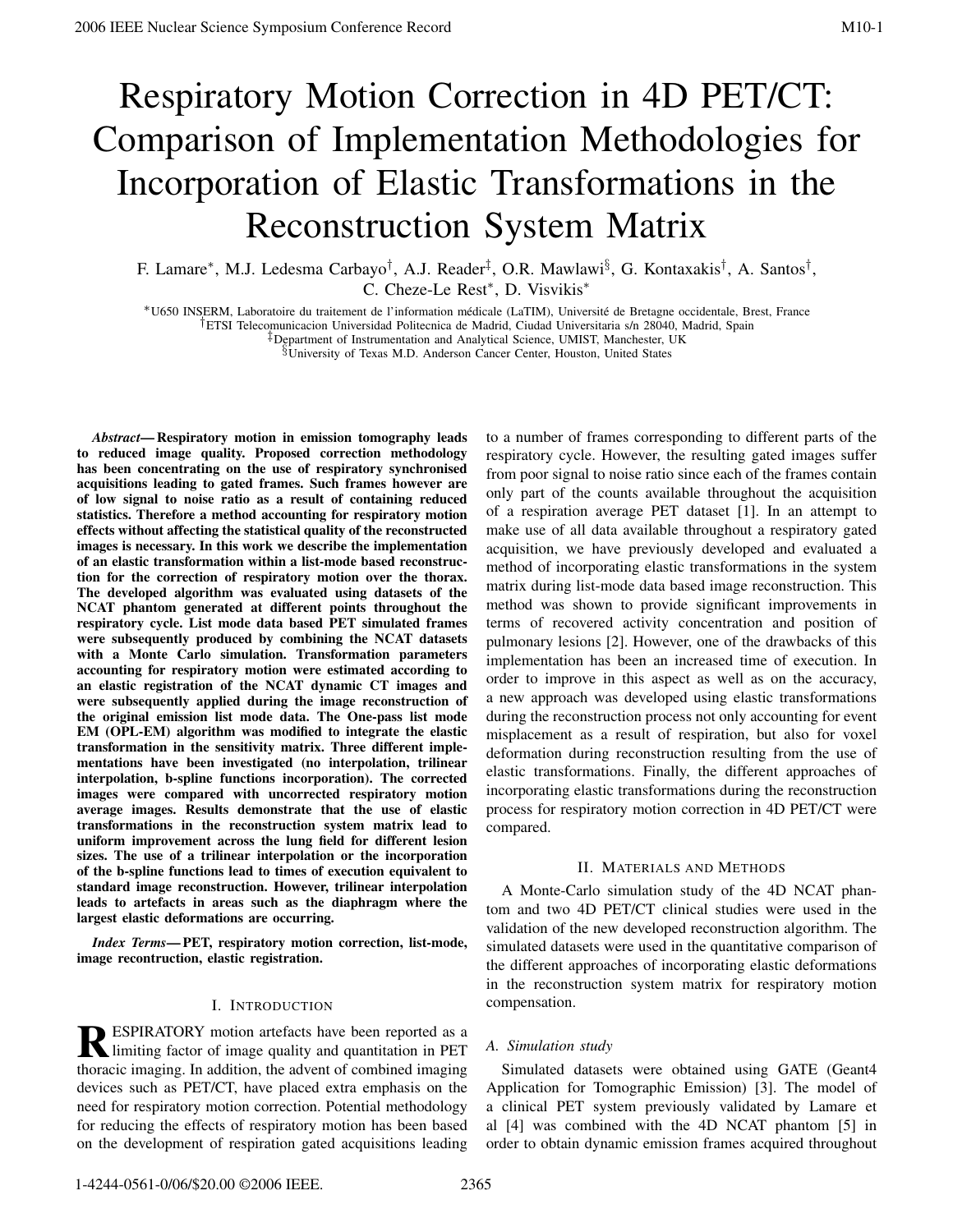a respiratory cycle. A number of different size (7, 11, 15, 21mm) lesions were included at different locations throughout the lungs and the liver. Eight NCAT emission images were produced during a normal respiratory cycle of 5s. Finally, the simulated data corresponding to each individual frame was stored in list mode format.

## *B. Clinical study*

4D PET/CT studies performed with the GE DST PET/CT scanner on two patients were used for a qualitative study of the correction methodology. PET data were acquired in list-mode format and subsequently binned in ten temporal frames of 500ms each, whereas 10 corresponding CT images were acquired during a respiratory cycle. The good correlation between CT dynamic images and the reconstructed non attenuation corrected PET emission images was visually verified.

## *C. Elastic transformation fields*

For both clinical and simulation studies, the 4D CT images were used in combination with an elastic registration to define the transformation fields to be used during the reconstruction of the list mode emission data, except for the second patient in which case the gated PET images were used to derive the transformation fields. Deformation matrices were derived between all individual frames and that corresponding to full exhalation (i.e. frame 1). Elastic registration was performed using a spatio-temporal algorithm for motion reconstruction from a series of images [6]. This method uses a semi-local spatio-temporal parametric model for the deformation using B-splines and reformulates the registration task as a global optimization problem [7].

## *D. Implementation of the elastic transformation on the list mode data*

The elastic motion correction has been integrated in a mathematical representation of the system matrix in the PET reconstruction process. If one notes A the system matrix usually describing the PET system, and whose elements  $a_{ij}$ represent the geometric probability of detecting at LOR i an event generated in voxel  $j$ , the data acquisition process can be represented by the equation:

$$
m = Af \tag{1}
$$

where  $m$  are the measured data sets, and  $f$  is the radioactive distribution. If  $t_0$  corresponds to the reference frame time, and the matrix  $D_t$  represents the deformation of the radioactive distribution from time  $t$  to time  $t_0$ , the above equation becomes:

$$
m_t = AD_t f \tag{2}
$$

where  $m_t$  are the measured data sets at time t, and f remains the radioactive distribution had the object not moved (i.e corresponding to the reference frame time). The number of deformation matrices corresponds to the number of available CT dynamic frames.

This elastic based respiratory motion correction can be integrated in any iterative reconstruction process, based on



Fig. 1. Graphical representation of the three different methods of incorporation of the elastic motion compensation during recontruction, as described in section II.D: (a). method 1, (b). method 2, (c) method 3.

either list mode or sinogram data, using a representation of the system matrix as described in equation 1. In our case, the One-pass list mode EM (OPL-EM) algorithm [8], combined with the accelerated version of the Siddon ray tracing [9], was implemented for the reconstruction of both simulated and clinical list-mode files:

$$
f^{k+1} = \frac{f^k}{S} \int_{t_{acq}} D_t^T A^T \frac{1}{A D_t f^k}
$$
 (3)

where  $\cdot^T$  is the transpose operator, and  $t_{acq}$  is the overall acquisition time.

The sensitivity image  $S$  used to correct for attenuation and normalisation was equally modified to account for the motion correction:

$$
S = \frac{1}{t_{acq}} \int_{t_{acq}} D_t^T A^T A_{atn} \text{ , with } A_{atn} = exp(-AD_t \mu) \quad (4)
$$

 $\mu$  is the linear attenuation coefficient for each voxel at the energy of 511keV.

Three different implementations of the elastic transformation in the system matrix were compared (see figure 1):

- 1) Method 1: The matrix  $D_t$  contains the motion between a voxel of the grid at reference time  $t_0$  and the acquisition time  $t$ . In this implementation, the actual position at time  $t$  doesn't necessary correspond to a voxel of the reconstruction grid. As a result the Siddon algorithm can't be used for the calculation of the system matrix. Therefore the exact coefficient  $a_{ij}^t$  is calculated [2], and no interpolation is required.
- 2) Method 2: The matrix  $D_t$  represents the motion between a voxel of the grid at acquisition time  $t$  and reference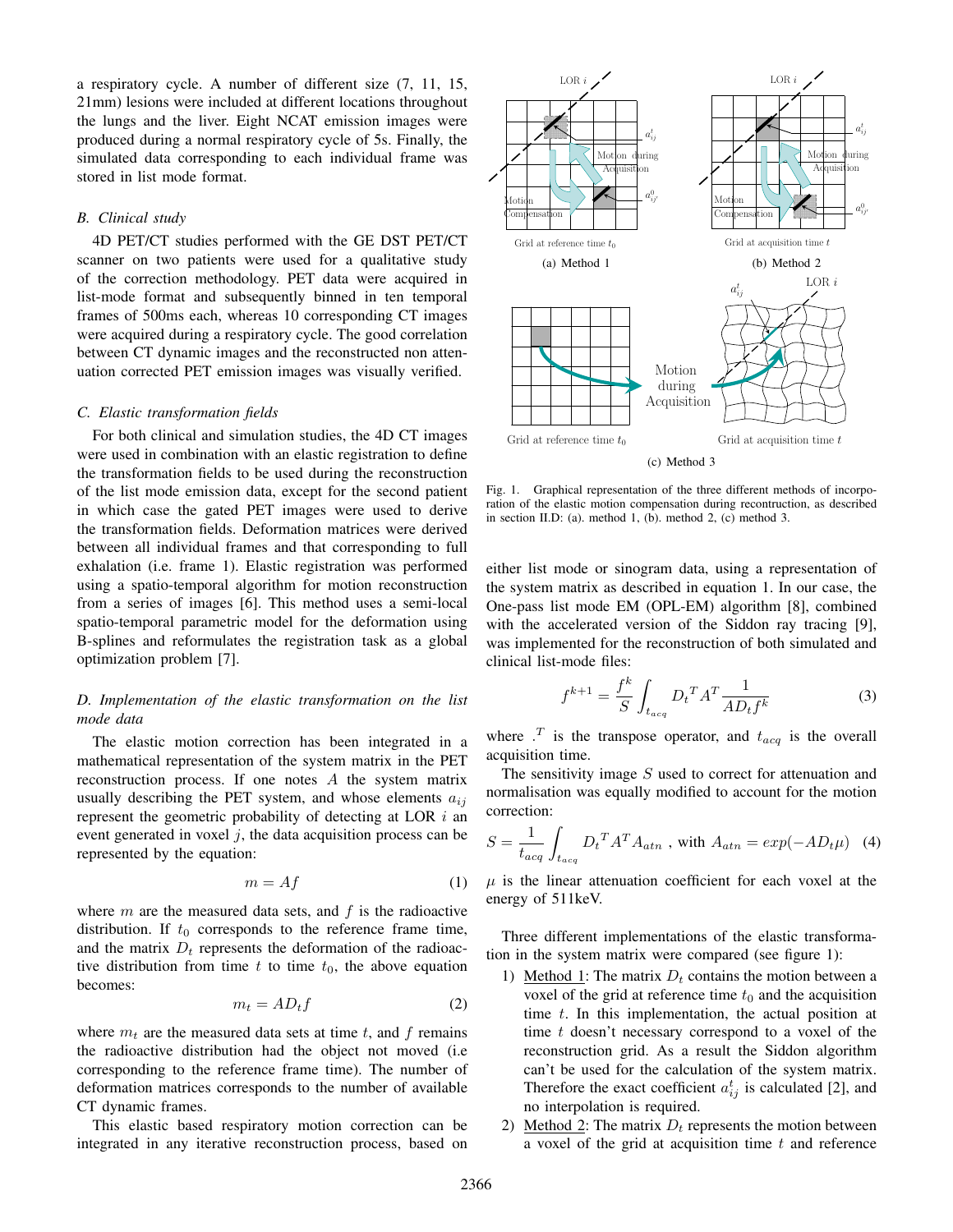frame time  $t_0$ . The computed coefficient  $a_{ij}^t$  corresponding to acquisition time  $t$  is therefore displaced to the reference time frame position (i.e  $a_{ij}^0$ ) and interpolated (trilinear interpolation based on the overlapping volumes of the 8 neighbouring voxels) to derive the coefficients [10].

3) Method 3: The matrix  $D_t$  contains the motion between a voxel of the grid at reference time  $t_0$  and the acquisition time  $t$ , as well as the shape deformation of the voxels provided by the B-spline model of the elastic registration used to determine the motion correction parameters.

Four different reconstructions were performed:

- The first frame of the respiratory cycle, representing the reference image was reconstructed with the same count stastistics as for the entire respiratory cycle (*Frame1* image)
- The temporal frames were summed without any transformation and reconstructed (Respiratory *Average* image).
- Each of the three methodologies of implementing elastic transformations in the reconstruction system matrix described above were considered (respectively *Elastic1*, *Elastic2*, *Elastic3* images).
- In the case of the simulated datasets, each of the individual temporal gated frames were reconstructed. The images corresponding to the last frames were corrected using the same non-rigid registration parameters cited above, and were subsequently summed together. (*Gated-Frames* image).

#### *E. Image analysis*

In a quantitative fashion using the simulated datasets, the motion corrected images (*Elastic* and *Gated-Frames*) of the NCAT phantom were compared to the first temporal frame (reference image). The total number of coincidences were kept the same for all images in order to distinguish the effects purely associated with motion, rather than including those arising from differences in statistical quality between the single temporal frame (including only part of the data) and the corrected frames (including all of the available data). In order to better quantify motion compensation, we have also compared the two corrected images (*Elastic* and *Gated-Frames*) with the respiratory average image.

The contrast and FWHM improvements are computed as follows:

$$
\% improvement = \left| \frac{Evaluated - FrameI}{Non-Corrected - FrameI} \right| \times 100 \quad (5)
$$

where *Evaluated* can be either each of the three *Elastic* images or the *Gated-Frames* image.

To assess the improvement in terms of contrast in the reconstructed images, regions of interest (ROI) were placed in each of the lung lesions and in the background lung. The slice with the maximum count density over the lesion was identified for the ROI analysis. Average count densities were subsequently derived for each lesion.

On the other hand to quantify the position and "spreading" improvement as a result of the motion compensation, line



Fig. 2. Profile of the NCAT reconstructed images across (a). the edge of liver and (b-d). the lung lesion at the lower, middle, and upper part of the right lung respectively.

#### TABLE I

COMPARISON OF RAW BASED AND IMAGE BASED METHODOLOGIES IN TERMS OF BIAS IN THE ACTIVITY CONCENTRATION, POSITION AND SIZE OF THE DIFFERENT LUNG LESIONS, USING THE SIMULATED DATASETS.

| % improvement | raw based methodology | image based methodology |
|---------------|-----------------------|-------------------------|
|               | (Elastic3 image)      | (Gated-Frames image)    |
| bias          | $77\%$ - 99%          | $62\% - 88\%$           |
| position      | $78\% - 99\%$         | $37\% - 87\%$           |
| size.         | $67\% - 92\%$         | $24\% - 87\%$           |

profiles were drawn in the x, y and z directions for each lesion. Each of the lung lesion profiles was subsequently fitted with a gaussian in order to derive the position and FWHM in all three dimensions.

In a qualitative fashion using clinical datasets, profiles were plotted across regions of the FOV suffering from large respiratory motion effects.

#### III. RESULTS

The closer agreement between the profiles of method 3 and gated frame 1 (figure 2) illustrates a higher accuracy obtained by accounting for the shape deformation of the voxels in the reconstruction process. Figure 3(c), 3(d) and 3(e) demonstrate differences in terms of image quality between the three different implementations of elastic transformations based image reconstructions using the simulated NCAT frames. Low uptake areas can be observed in the diaphragm using the reconstruction method 2 as a result of a combination of significant elastic deformations in this region and not accounting for the voxel shape deformation associated with the elastic transformation process. The artefacts originating as a result of the use of the trilinear interpolation can be clearly also observed in figures 4 and 5 showing the results obtained for the patient studies. Similar reconstruction times were observed for methods 2 and 3, while method 1 was slower by approximately a factor of ten.

Table I contains the results on a comparison of the incorporation of the elastic deformations during the reconstruction process and that of applying the deformation fields in the reconstructed gated images which can be subsequently summed together. These results demonstrate an improvement of ∼62-99% in terms of contrast on lung lesions in the corrected images depending on lesion location and size. A larger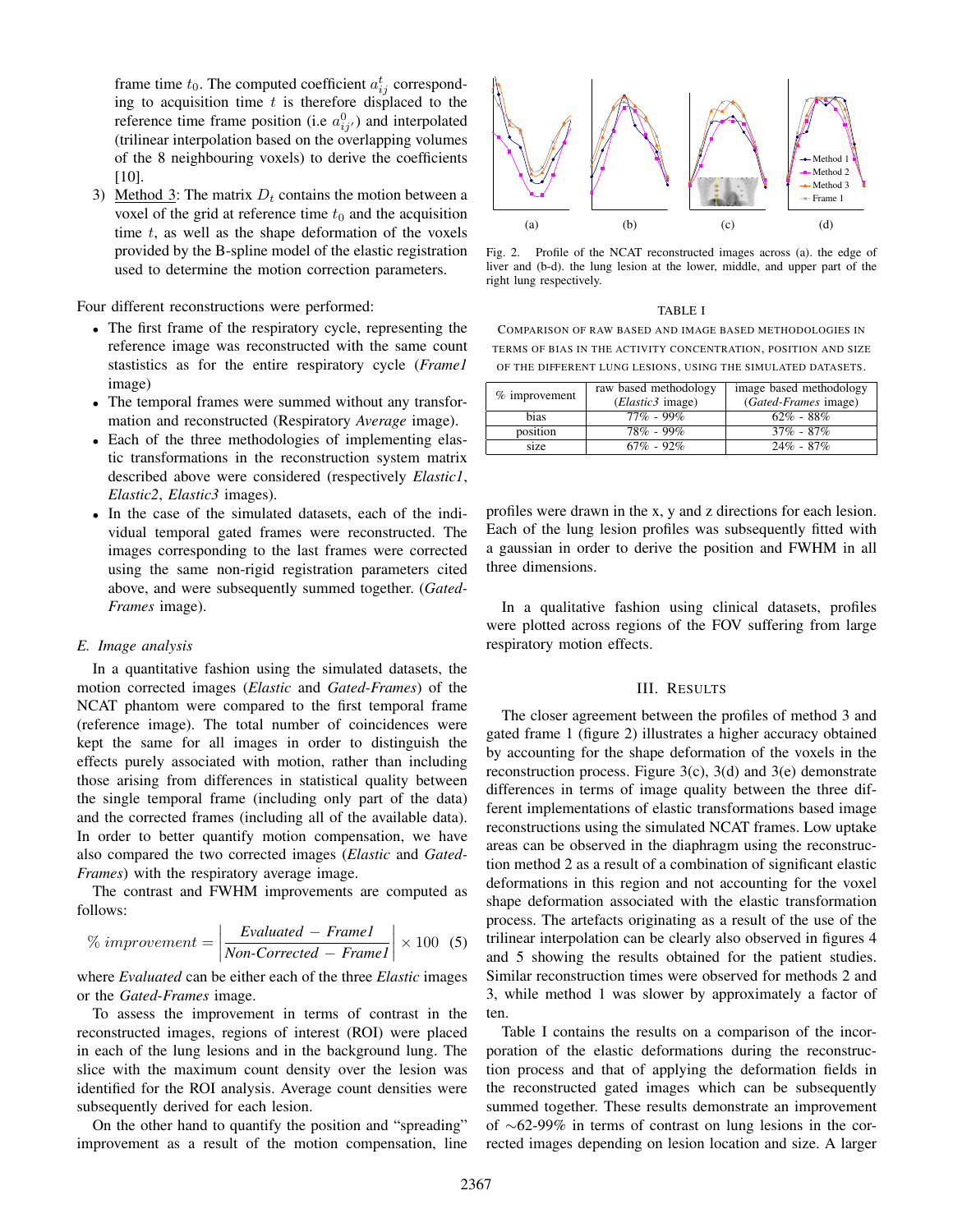improvement was generally observed for smaller lesions, although the 7mm lesion results suffer from significant partial volume effects. Same results can be observed in terms of position and size of the different size lung lesions. In addition, the corrected images using the reconstruction proposed as *Method3* lead to more uniform results and improvements for all the three considered criteria in comparison to the image based methodology.

## IV. DISCUSSION

The solutions that have been proposed to date for taking into account the effects of respiratory motion concentrate on the acquisition of respiration synchronised PET and CT datasets. Irrespective of the gating methodology implemented the emission data acquired in each of the temporal gated frames is reasonably free of respiration produced inaccuracies. However, the resulting individual frame images are of reduced resolution as well as overall quality as they contain only a fraction of the counts available throughout a PET acquisition. Therefore the need exists for the development of correction methodologies, making use of the gated datasets, in order to obtain respiration free PET images using all available data throughout a standard respiration average PET acquisition. This approach will also remove the need currently existing in terms of significantly increasing the time (over a factor of 3) of gated PET acquisitions in order to compensate for the presence of reduced statistics in the final reconstructed images. Very limited work is currently available in this domain. Our objective in this study has been to assess the improvement that can be obtained in terms of lesion contrast and location as a result of correcting gated raw list mode datasets for the presence of respiratory motion through the application of an elastic transformation during the reconstruction process.

Our study was based on the use of the NCAT phantom with the introduction of variable size and location lesions in the lung field and in the liver in order to assess quantitative improvements. This method was also validated with two clinical cases. Elastic transformation fields were derived by using either the 4D CT attenuation maps or the gated PET frames. The OPL-EM algorithm was adapted to integrate the elastic transformation during the reconstruction process. Dedicated attenuation and normalisation corrections were also developed to take into account the applied elastic transformation.

The implementation of the elastic transformation during the image reconstruction process is based on the incorporation of the necessary deformations in the system matrix. During such deformations the contribution of voxels is shifted to a new position in the reconstruction grid accounting for the effects of movement. The problem is that the new location of the voxel does not coincide to a voxel in the reconstruction grid. Subsequently pre-calculated probabilities for the sensitivity matrix cannot be used, leading to considerable increases in the reconstruction time of execution [2]. One way to overcome this issue is the use of a trilinear interpolation based on the overlap of the volume of the displaced voxel to that of the eight neighbouring voxels of the reconstruction grid over which it is moved as a result of the predetermined transformation

[10]. Although this approach allows the use of pre-calculated sensitivity matrix probabilities it does not account for the change in the voxel shapes as a result of the non-rigid nature of the deformations involved. Such distortions are generally larger in the areas where the elastic deformations are more significant, such as for example in the area of the diaphragm. We have proposed and evaluated in this work the direct use of b-spline functions in order to account for these voxel distortions.

As figures 3(d) and 4(c) demonstrate white band artefacts appear due to the use of trilinear interpolation, particularly in the region of the diaphragm where the elastic deformations associated with the lungs and the organs below the diaphragm such as the liver and the stomach is most significant. In the case of the second patient, the FOV is not at the level of the diaphragm limiting in such way the severe artefacts observed in the first clinical case. By taking into account the elastic deformations involved by the respiratory motion through the use of the b-spline functions in the reconstruction sensitivity matrix all such artefacts are eliminated as demonstrated in the simulated (figure 3) and clinical cases (figures 4, 5).

The results obtained at that stage of our investigation allowed us to predict a considerable improvement in the lung and cardiac fields through the application of an elastic transformation.

The incorporation of the elastic deformations in the reconstruction process was also compared with an image based respiratory motion correction where the elastic transformations are applied after the reconstruction of the individual gated frames. As the quantitative analysis of the simulated results has demonstrated the raw data based approach leads to superior results in terms of improvement in lesion size, location and contrast in comparison to the image based correction.

### V. CONCLUSIONS

Three different methods of implementing elastic transformation during image reconstruction were compared and their performance evaluated on simulated and clinical emission datasets. A comparison of the reconstructed images reveal that accounting for voxel shape deformation as a result of the elastic transformation improves significantly image quality, particularly in the areas where respiratory motion is most significant.

#### **REFERENCES**

- [1] L. Boucher, S. Rodrigue, R. Lecomte *et al*, *Respiratory gating for 3D PET of the thorax: feasibility and initial results*, J Nucl Med, 45, 214-219, 2004.
- [2] F. Lamare, M.J. Ledesma Carbayo, G. Kontaxakis *et al Incorporation of Elastic Transformations in List-Mode Based Reconstruction for Respiratory Motion Correction in PET* IEEE MI conference records 2005.
- [3] S. Jan, G. Santi, D. Strul *et al*, *GATE: a simulation toolkit for PET and SPECT*, Phys. Med. Biol, 2004, 49, 4543-4561
- [4] F. Lamare, A. Turzo, Y. Bizais,D. Visvikis *Validation of a Monte Carlo simulation of the Philips Allegro/GEMINI PET systems using GATE*, Phys. Med. Nucl., 51, 943-962, 2006.
- [5] W.P. Segars, D.S. Lalush, B.M.W Tsui, *Modelling respiratory mechanics in the MCAT and spline-based MCAT phantoms*, IEEE Trans Nuc Sc, 48(1), 89-97, 2001.